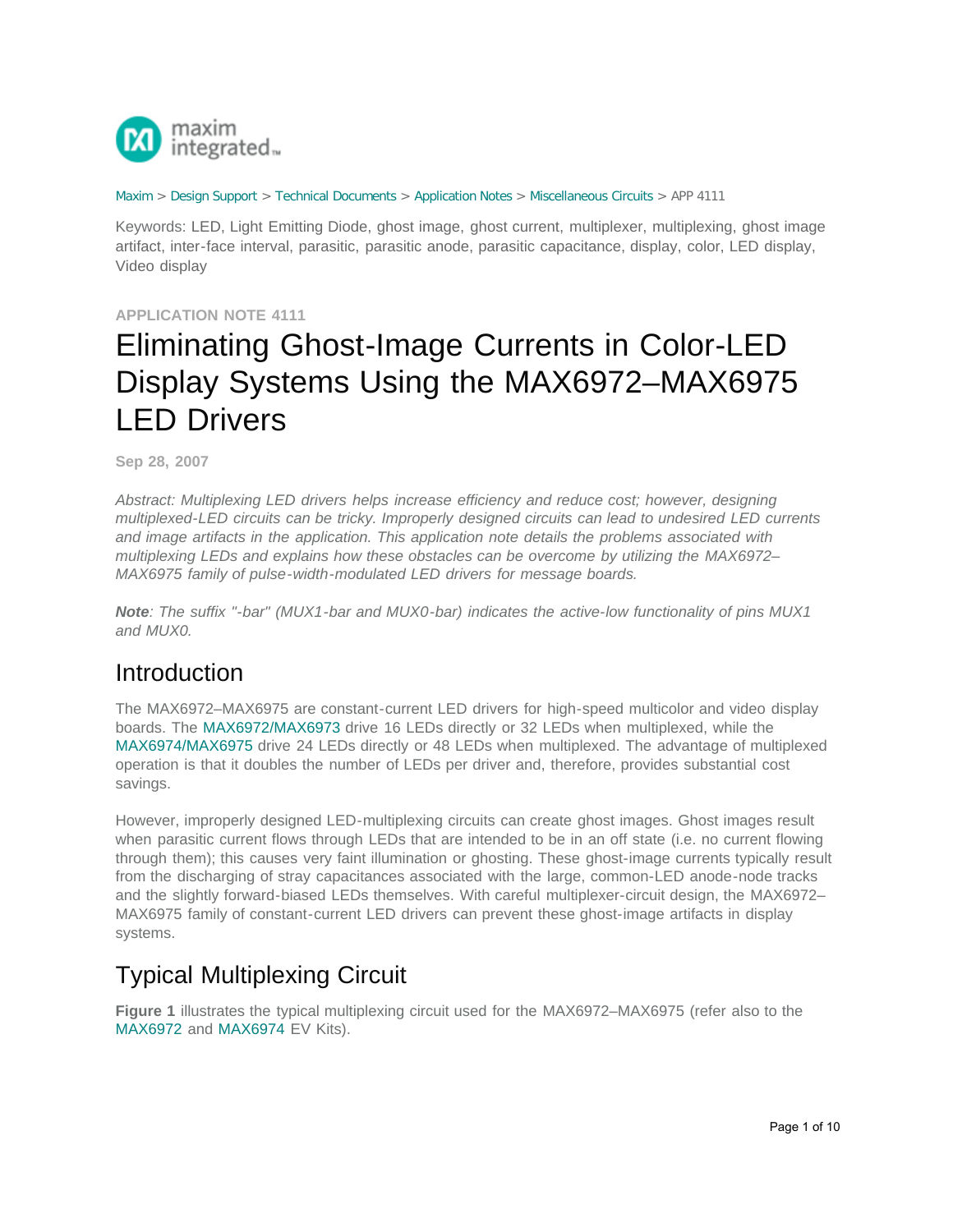

*Figure 1. Typical multiplexing circuit with red LEDs driven by MUX0-bar and green LEDs driven by MUX1-bar.*

The multiplexing transistors (Q1 and Q3) are alternately turned on by the MAX6972–MAX6975 while the constant-current-sinking drive pins (OUT0–OUTn) alternate control settings between the two phases. During Phase 1, MUX1-bar is low, Q1 is turned on, and node A is pulled to V<sub>LED</sub>, thereby connecting all of the green-LED anodes to the LED supply. Likewise, during Phase 0, MUX0-bar is low and Q3 is turned on, connecting all of the red LEDs to the  $V_{LED}$  supply. The MUX0-bar and MUX1-bar outputs turn on the pnp transistors by sinking base current through the 562Ω resistors via their open-drain drivers. When MUX0-bar and MUX1-bar are off, the open-drain outputs are essentially open-circuit, allowing the base-emitter resistors (182Ω each) to turn off the pnp transistors. Between each MUX0-bar and MUX1 bar phase, both Q1 and Q3 are off for 16 periods of the internal clock (CLKI), which is shown as  $t_{EMUX}$ in **Figure 2**.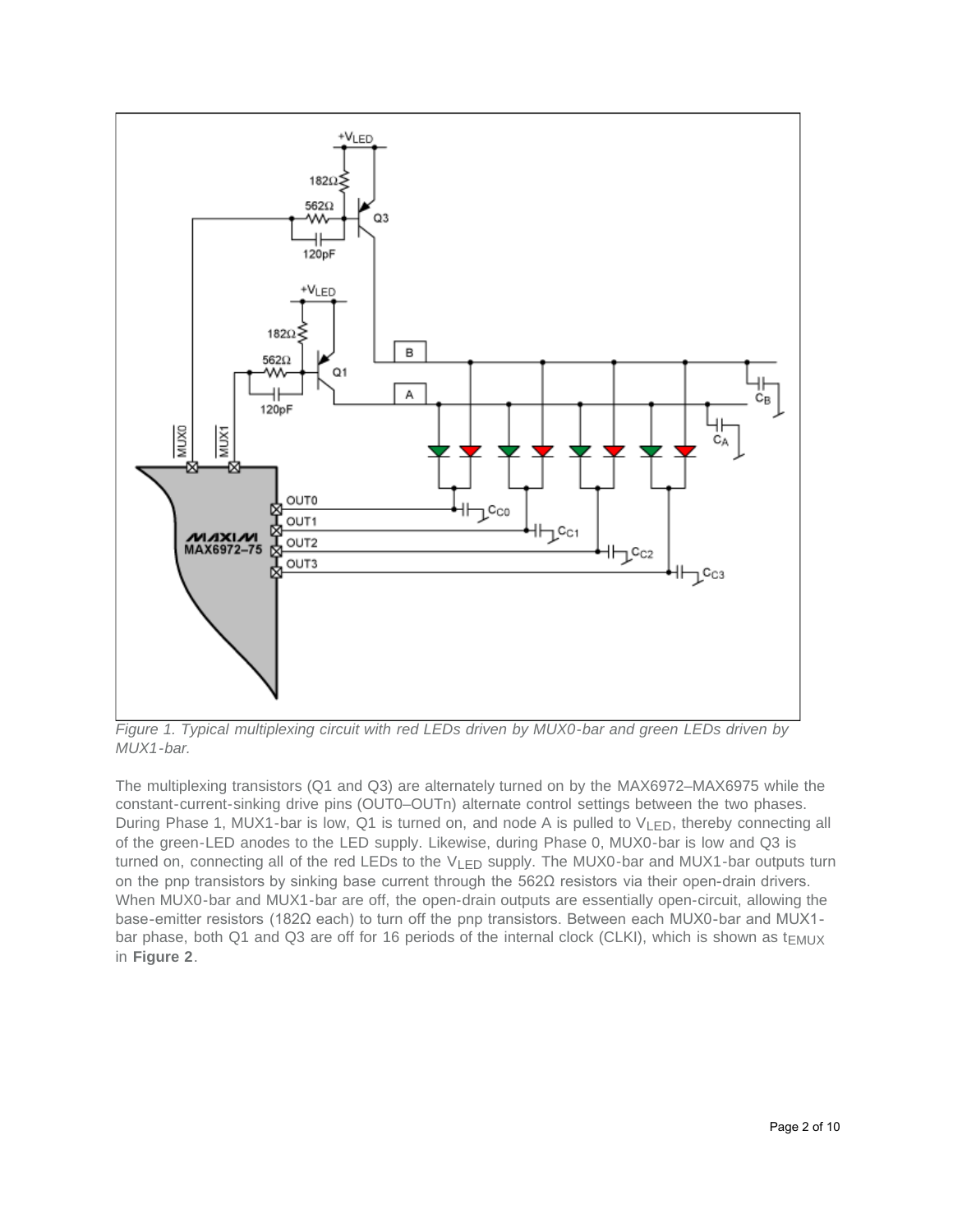

*Figure 2. Multiplex timing for the MAX6972–MAX6975.*

## Ghost-Image Currents in the Typical Circuit

Faint ghosting images from parasitic currents can occur when the multiplexing changes phases from MUX0-bar to MUX1-bar and vice versa. The effect is most pronounced when the LEDs on the multiplexed circuits are different colors (light wavelengths) and, hence, have significantly different voltage drops for a given current flow.

For the sake of clarity, the Figure 1 multiplexing circuit is simplified in the remaining discussion to show only one red and one green LED. In the following examples, a red LED is driven by MUX0-bar through Q3 and a green LED is driven by MUX1-bar through Q1.

The voltage drops for the LEDs are:  $V<sub>RFD</sub> = 2.0V$  $V$ GREEN =  $3.1V$ 

The power supplies are:  $V + = 3.3V$  $V_{LED} = 5.0V$ 

The parasitic current flow that results from multiplexing LEDs with different forward-voltage drops is best illustrated starting with Phase 0, in which MUX0-bar is asserted low and the red LED is illuminated (**Figure 3**).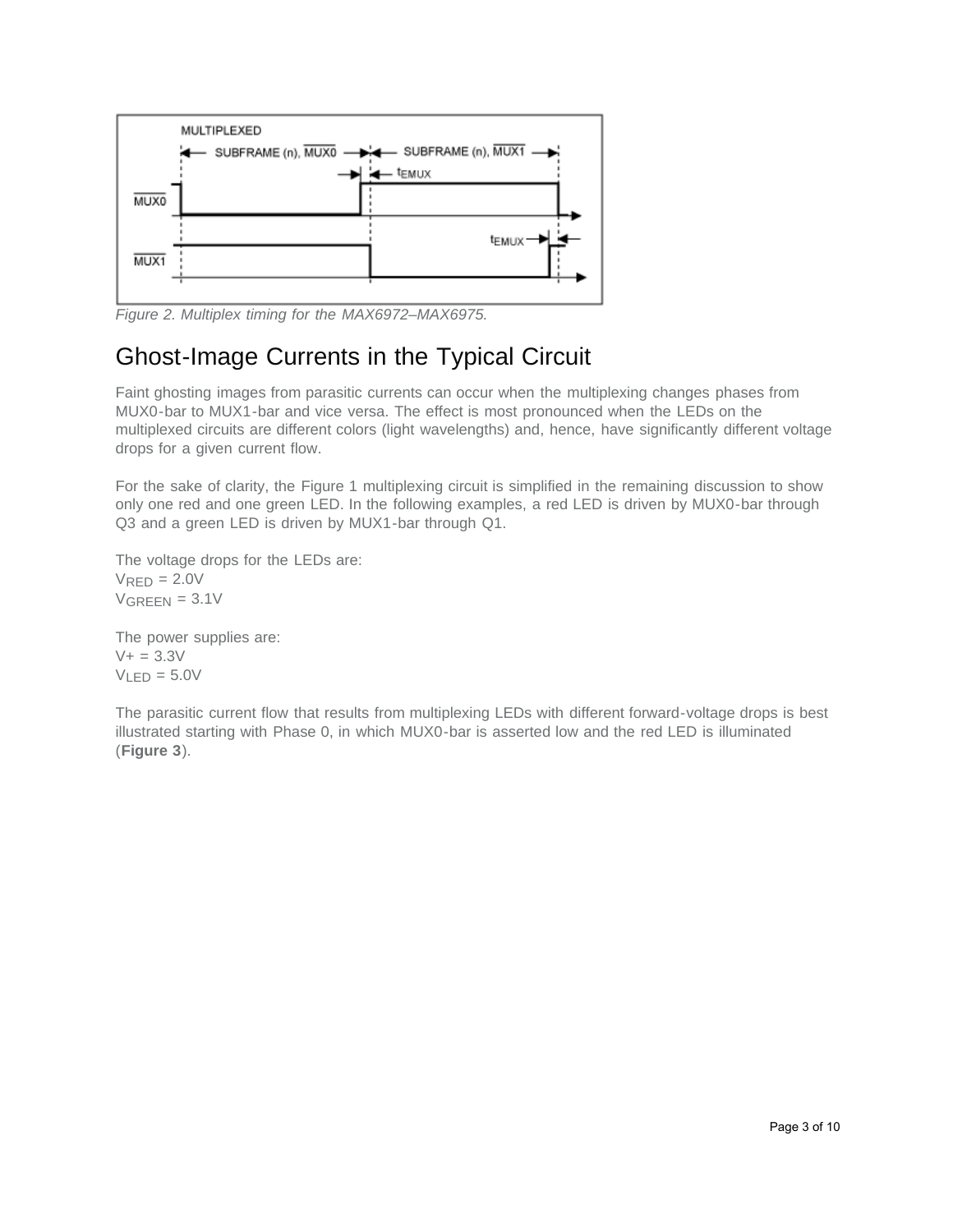

*Figure 3. A red LED illuminated during Phase 0 with MUX0-bar asserted low.*

With Q3 turned on, the anode of the red LED (node B) is pulled up to 4.9V. Current flows through the red LED and the constant-current driver (OUT0) for the port that is active (i.e. the channel driving the LED for any amount of the PWM cycle). The parasitic capacitance of node B (shown as a lumped parameter, C<sub>B</sub>) is charged to 4.9V. The LED cathode node is forced to a voltage approximately equal to:

$$
4.9V - V_{RED} = 2.9V
$$
 (Eq. 1)

When Phase 0 ends, the OUT0 driver is inactive and MUX0-bar goes high (inactive), disconnecting the anode voltage from the LED supply. The voltage across the red-LED PN junction remains close to the forward-voltage drop of 2.0V since there is no discharge path. Likewise, the voltage  $V_{CB}$  on the parasitic node capacitance remains at 4.9V since there is no discharge path. This voltage condition persists through the interphase period of 16 CLKI cycles.

When Phase 1 begins, MUX1-bar is asserted low, Q1 turns on, the anode of the green LED is connected to 5V, and the OUT0 current driver is activated for the selected LED. The final steady-state condition is shown in **Figure 4**.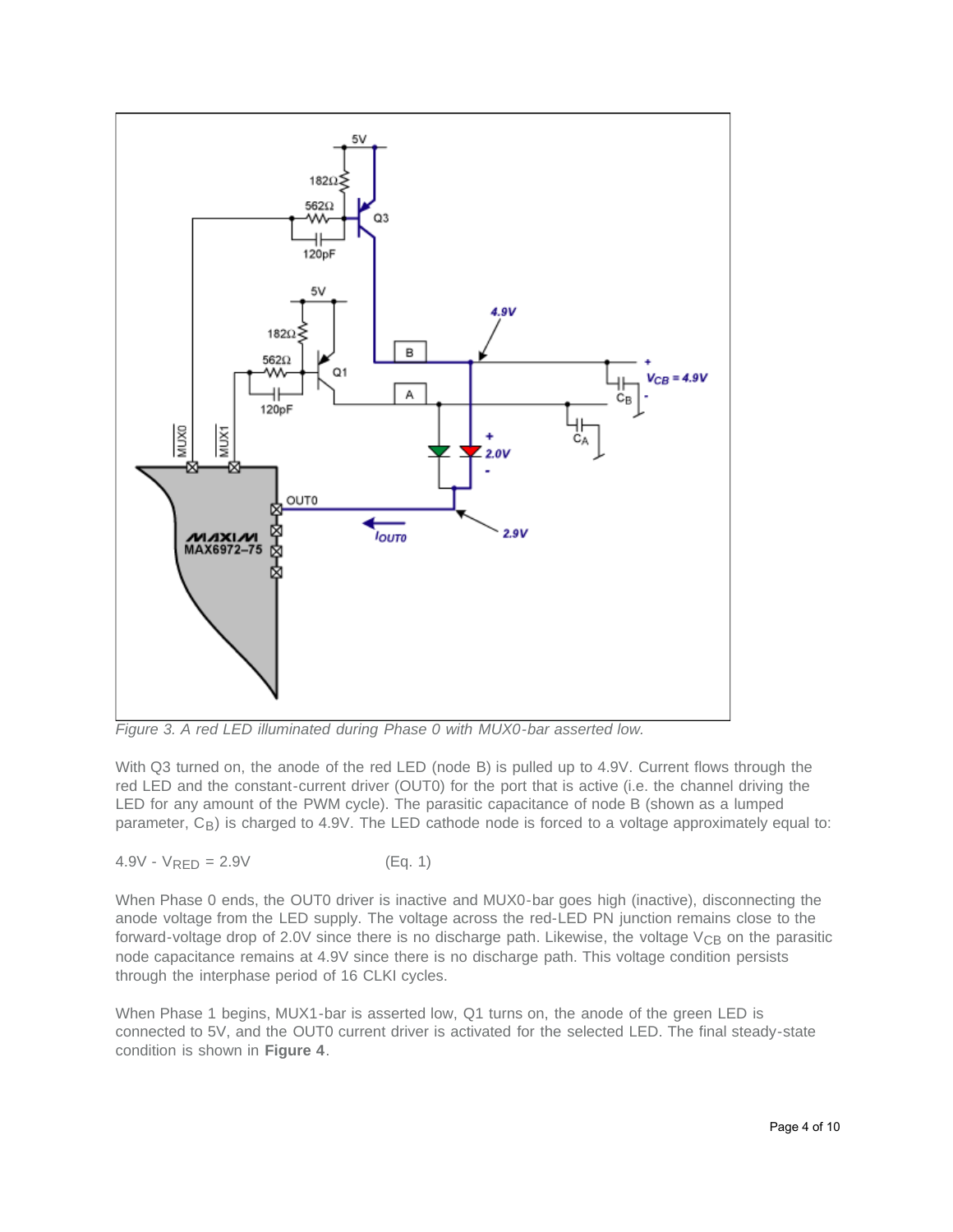

*Figure 4. A green LED illuminated during Phase 1 through Q1 and OUT0.*

The cathode node voltage is lower with the green LED's higher voltage drop, which is approximately equal to:

 $4.9V - V_{GRFFN} = 1.8V$  (Eq. 2)

A voltage of 1.8V on the cathode of the red LED means the anode can be no higher than  $1.8V + V_{RED} = 3.8V$ . At the beginning of Phase 1, the common-cathode node voltage (the voltage of OUT0 in the figures) has to change from 2.9V to 1.8V. This change in voltage requires the discharging of  $C_B$  from 4.9V to a value of 3.8V or less. The current discharging  $C_B$  flows through the red LED, as shown in **Figure 5**, causing a faint flicker of illumination.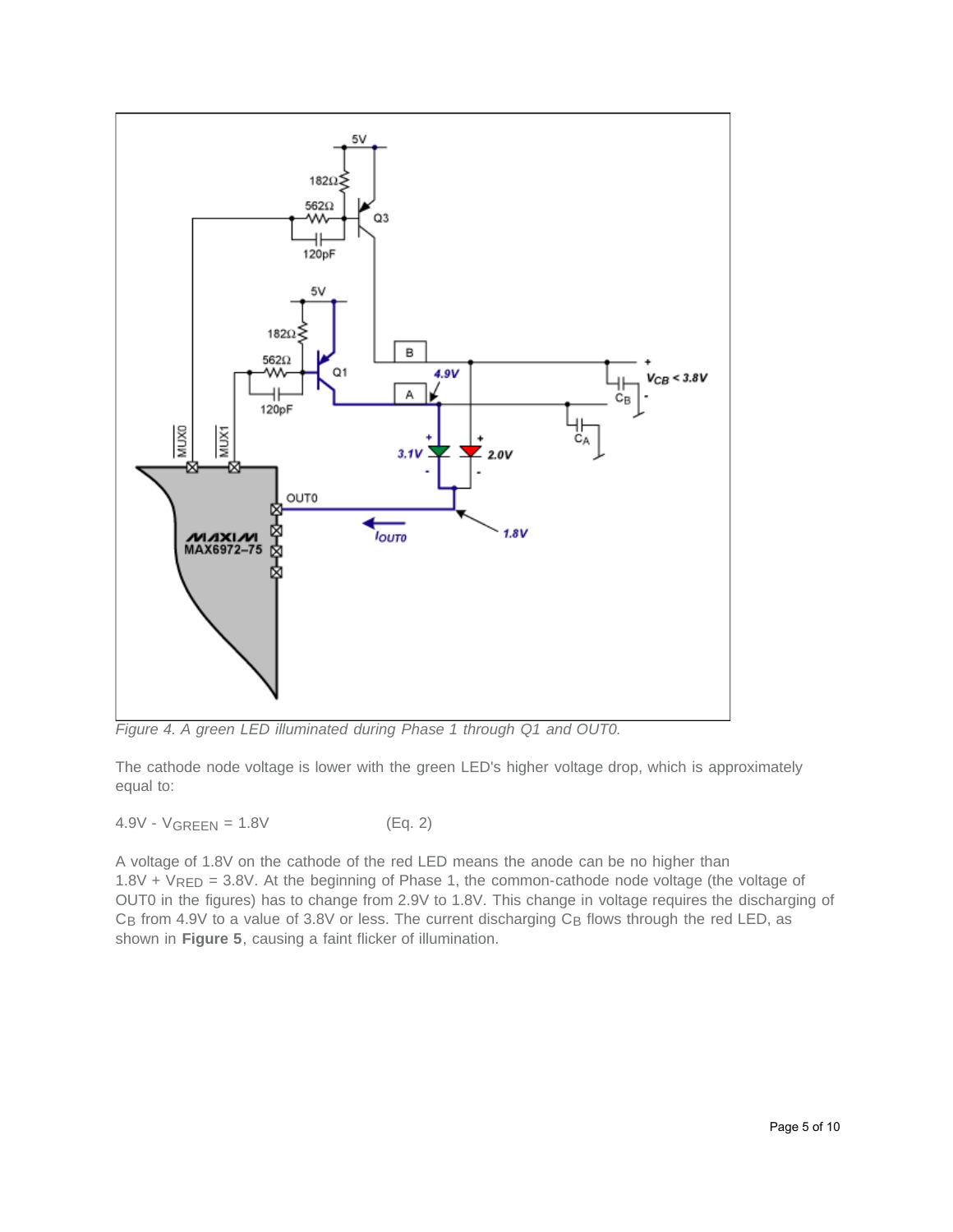

*Figure 5. The discharge path for parasitic node capacitance C<sub>B</sub> through the red LED causes a faint flicker of illumination during the multiplex transition from Phase 0 to Phase 1.*

The current discharging  $C_B$  occurs regardless of whether the red LED was on or off in the previous phase. The voltage on node B is always charged to 4.9V during Phase 0. Node B will discharge through the red LED in conditions where  $V_{\text{RED}}$  is smaller than  $V_{\text{GREEN}}$  due to the shared common-cathode connections. This discharging of C<sub>B</sub> may cause faint illumination of one or more red LEDs in Figure 1, depending on the slight differences in forward-voltage drops of the various LEDs.

## Eliminating Ghost-Image Currents

The ghost-image currents can be eliminated by providing a discharge path for the parasitic node capacitances and providing a time for the discharge to occur. This is accomplished by adding resistors R1 and R2, as shown in **Figure 6**. The resistor values are chosen to provide adequate discharge during the idle period between multiplex phases.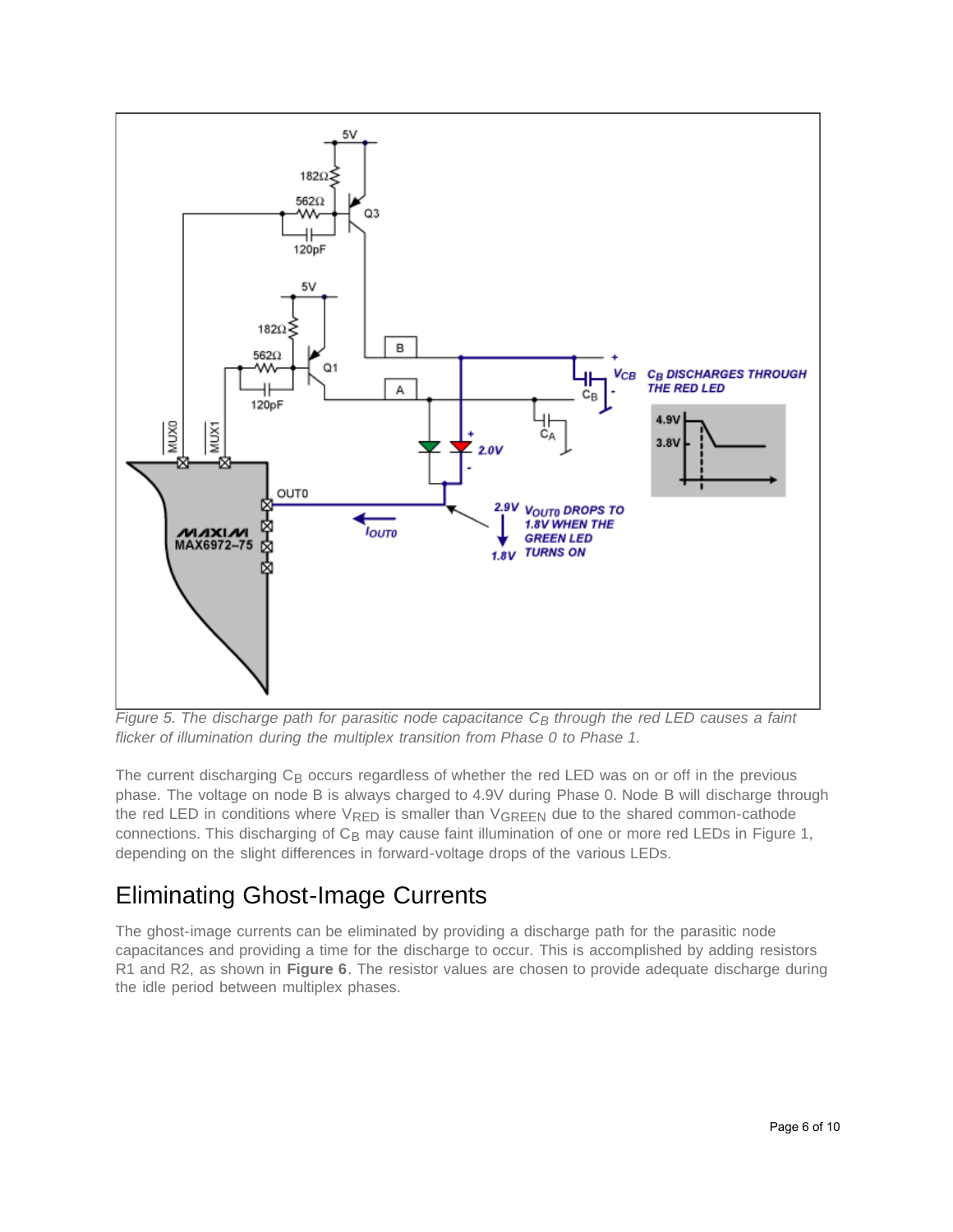

*Figure 6. Adding resistors R1 and R2 provides discharge paths for parasitic node capacitances C<sub>B</sub> and CA.*

Resistors R1 and R2 are sized to discharge the anode nodes A and B during the interphase intervals to prevent forward biasing of the LEDs when the next active phase begins. In the example shown, node B must be discharged from 4.9V to a value less than 3.8V before Phase 1 begins.

The interphase time is governed by the system clock frequency, which can be operated at a maximum of 33MHz. Using this maximum frequency, the value of R2 can be determined.

The interphase time ( $t_{EMUX}$  in Figure 2) is derived from the system clock frequency:

 $t_{CLKI} = 1/33MHz = 30.3ns$  (Eq. 3) and

 $t_{EMUX} = 16 \times t_{CLKI} = 485$ ns (Eq. 4)

A nominal parasitic anode-node capacitance can be estimated by taking 150pF per LED (derived from the combined capacitances of traces, package leads, and marginally biased LED PN junctions) and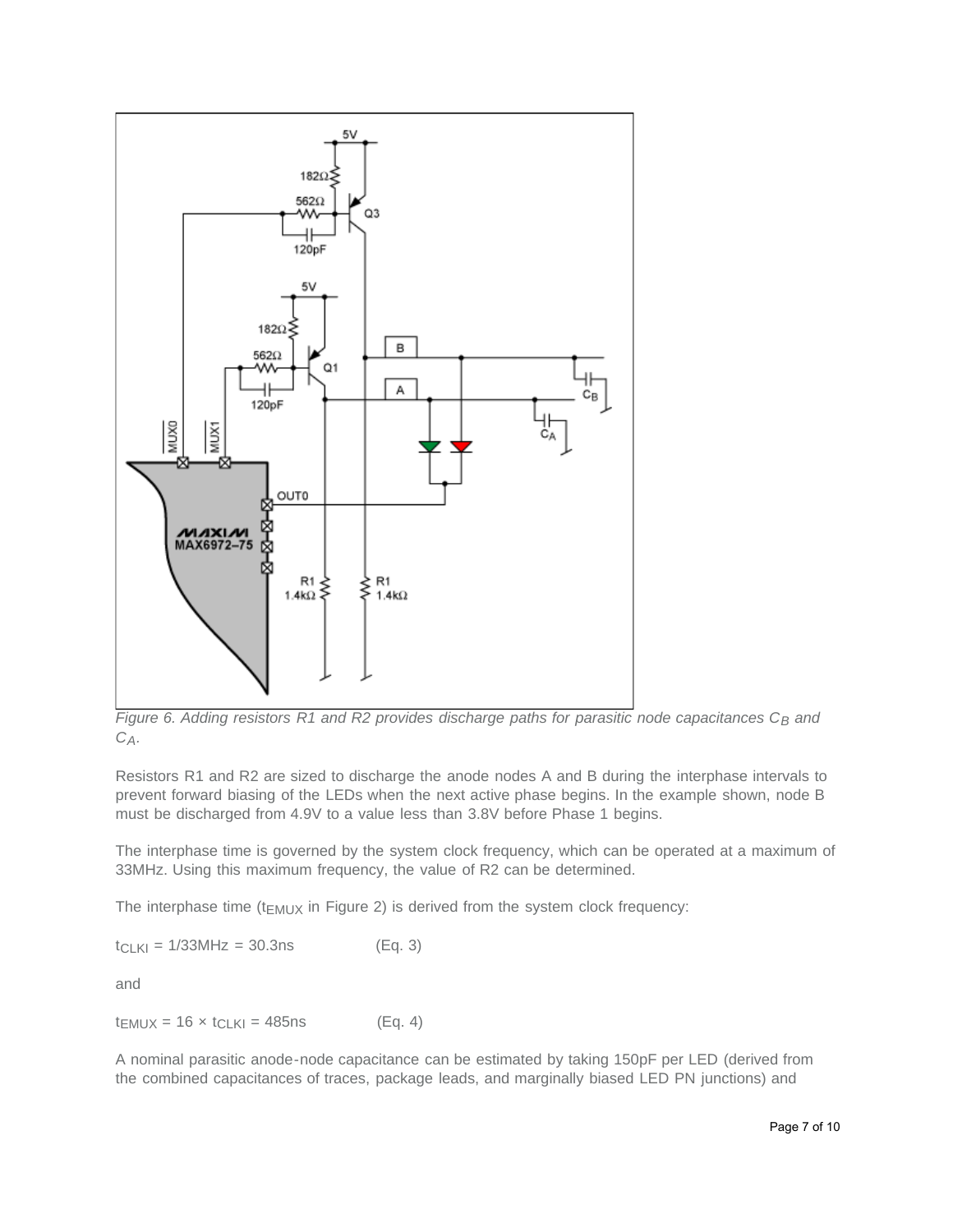multiplying by eight LEDs per node:

 $C_B = C_A = 150pF \times 8 = 1.2nF$  (Eq. 5)

The current required to discharge  $C_B$  during the interphase period can be estimated by:

 $I_{DIS}$  B = C<sub>B</sub> ×  $\Delta V_{CB}/\Delta t$  (Eq. 6)

By plugging the numbers above into this equation, we can approximate the discharge current required by  $C_{\mathsf{B}}$ :

 $I_{DIS}$  B = 1.2nF  $\times$  (4.9V - 3.8V)/485ns

 $I_{DIS}$  B = 2.7mA

A resistor value to produce a nominal discharge current of 2.7mA at the lowest voltage in the range of interest is:

 $R2 = 3.8 \frac{\text{V}}{2.7 \text{mA}}$  (Eq. 7)

 $R2 = 1.4k\Omega$ 

The same calculation can be made for  $I_{DIS\_A}$  and  $C_A$ . However, the affect of the ghost-image current is different for the transition of phases from Phase 1 to Phase 0 due to the LED forward-voltage drops not having the same effect. It can be shown that no ghost-image current will occur in the Phase 1 to Phase 0 transition in the Figure 6 circuit. However, R1 is included with the same value as R2, which allows for cases where the red and green LEDs are mixed alternately between MUX0-bar and MUX1-bar phases.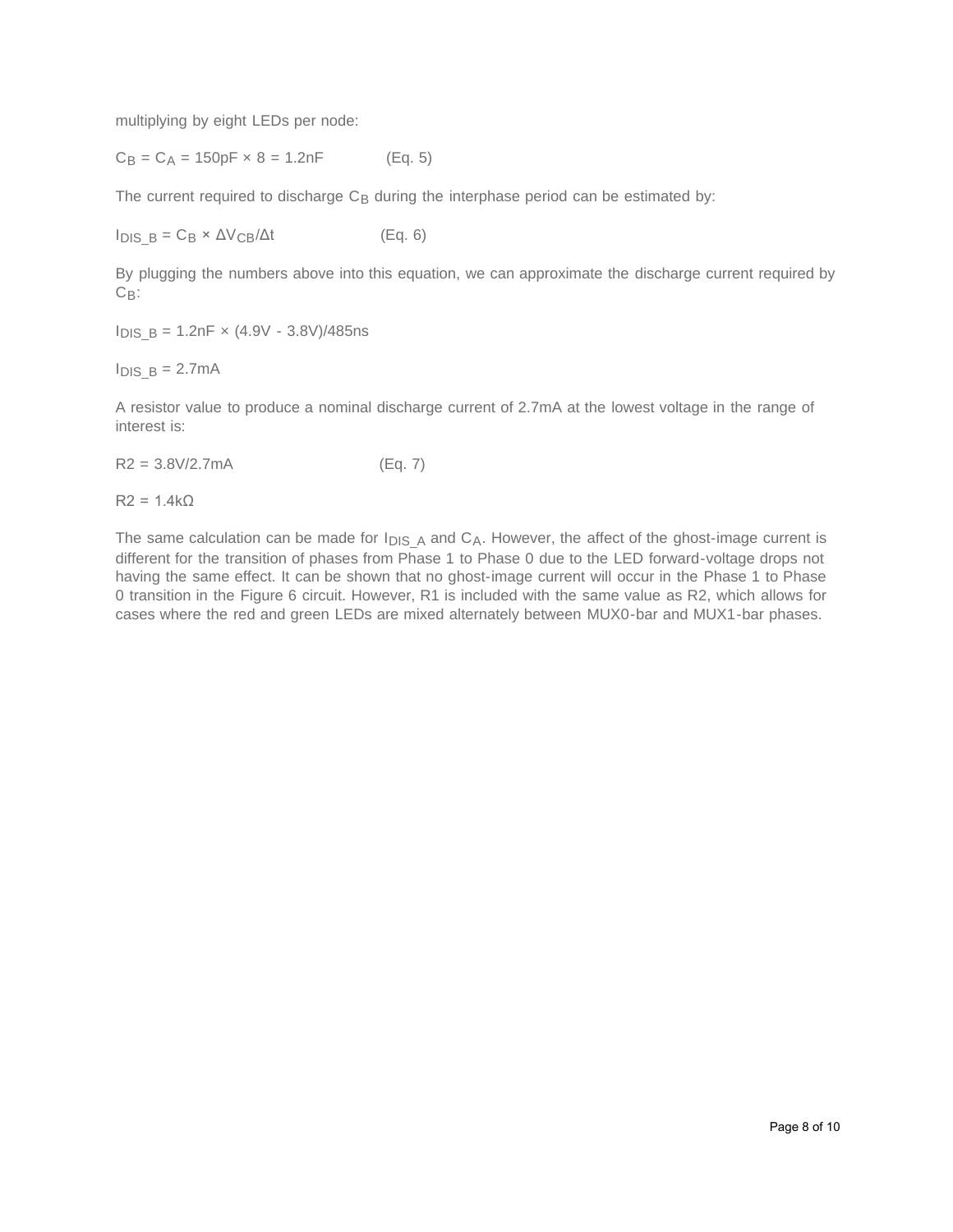

*Figure 7. Parasitic capacitance C<sub>B</sub> is discharged through R2 during the interphase null time t<sub>EMUX</sub> without disturbing the calibrated constant drive through the LEDs.*

Resistors R1 and R2 add a small current load to the multiplexing transistors Q1 and Q3 during each phase:

 $I_{\rm Rn}$  = 4.9V/1.4k $\Omega$  = 3.5mA (Eq. 8)

This current does not flow through the constant-current driver output OUT0 or through the LEDs, and, hence, it does not disturb the calibrated LED currents.

## **Conclusion**

The MAX6972–MAX6975 multiplexing circuits provide a guaranteed interphase dwell time that can be used to discharge parasitic node capacitances and thereby eliminate ghost-image currents in multiplexed display systems. The addition of two resistors per MAX6972–MAX6975 device is a minimal cost to incur in order to ensure sharp display pictures and graphics that are free of ghost-image artifacts.